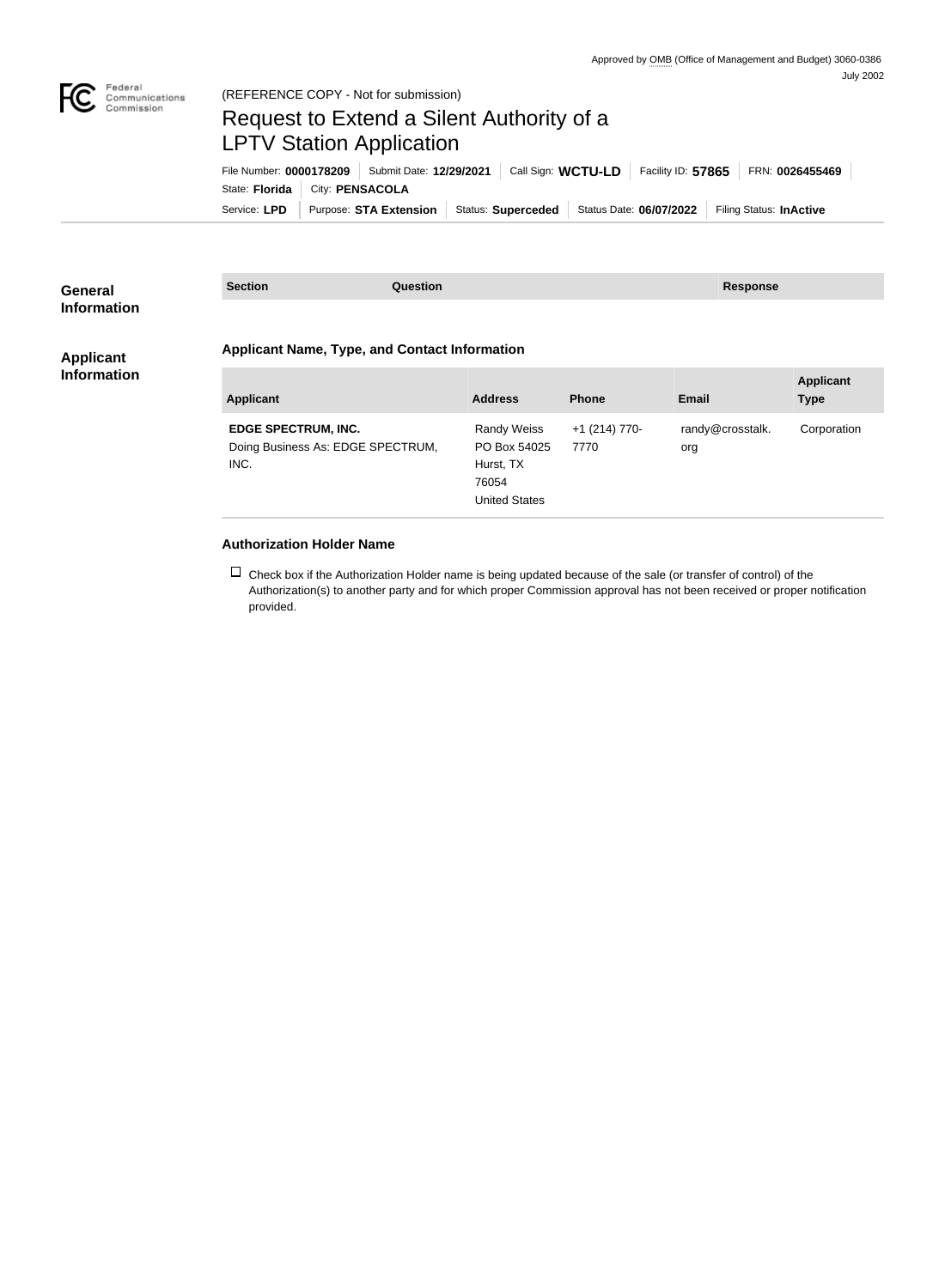| <b>Contact</b><br><b>Representatives</b><br>(4) | <b>Contact Name</b>                                        | <b>Address</b>                                                                     | <b>Phone</b>          | <b>Email</b>                   | <b>Contact Type</b>         |
|-------------------------------------------------|------------------------------------------------------------|------------------------------------------------------------------------------------|-----------------------|--------------------------------|-----------------------------|
|                                                 | <b>Susan Hansen</b><br>Consultant<br>B. W. St. Clair       | Susan Hansen<br>2305 Vida Shaw Rd.<br>New Iberia, LA 70563<br><b>United States</b> | +1 (303) 378-<br>8209 | STCL@comcast.net               | Technical<br>Representative |
|                                                 | <b>Ari Meltzer</b><br>Wiley Rein LLP                       | 2050 M Street, NW<br>Washington, DC<br>20036<br><b>United States</b>               | +1 (202) 719-<br>7467 | ameltzer@wiley.law             | Legal Representative        |
|                                                 | <b>Randy Weiss</b><br><b>CEO</b><br>EDGE SPECTRUM,<br>INC. | <b>Randy Weiss</b><br>PO Box 54025<br>Hurst, TX 76054<br><b>United States</b>      | +1 (214) 770-<br>7770 | randy@crosstalk.org            | Legal Representative        |
|                                                 | <b>Caleb Weiss</b><br>President<br>ARK Multicasting, Inc.  | Caleb Weiss<br>PO Box 4655<br>Cedar Hill, TX 75106<br><b>United States</b>         | +1 (972) 293-<br>2256 | cweiss@arkmulticasting.<br>com | Legal Representative        |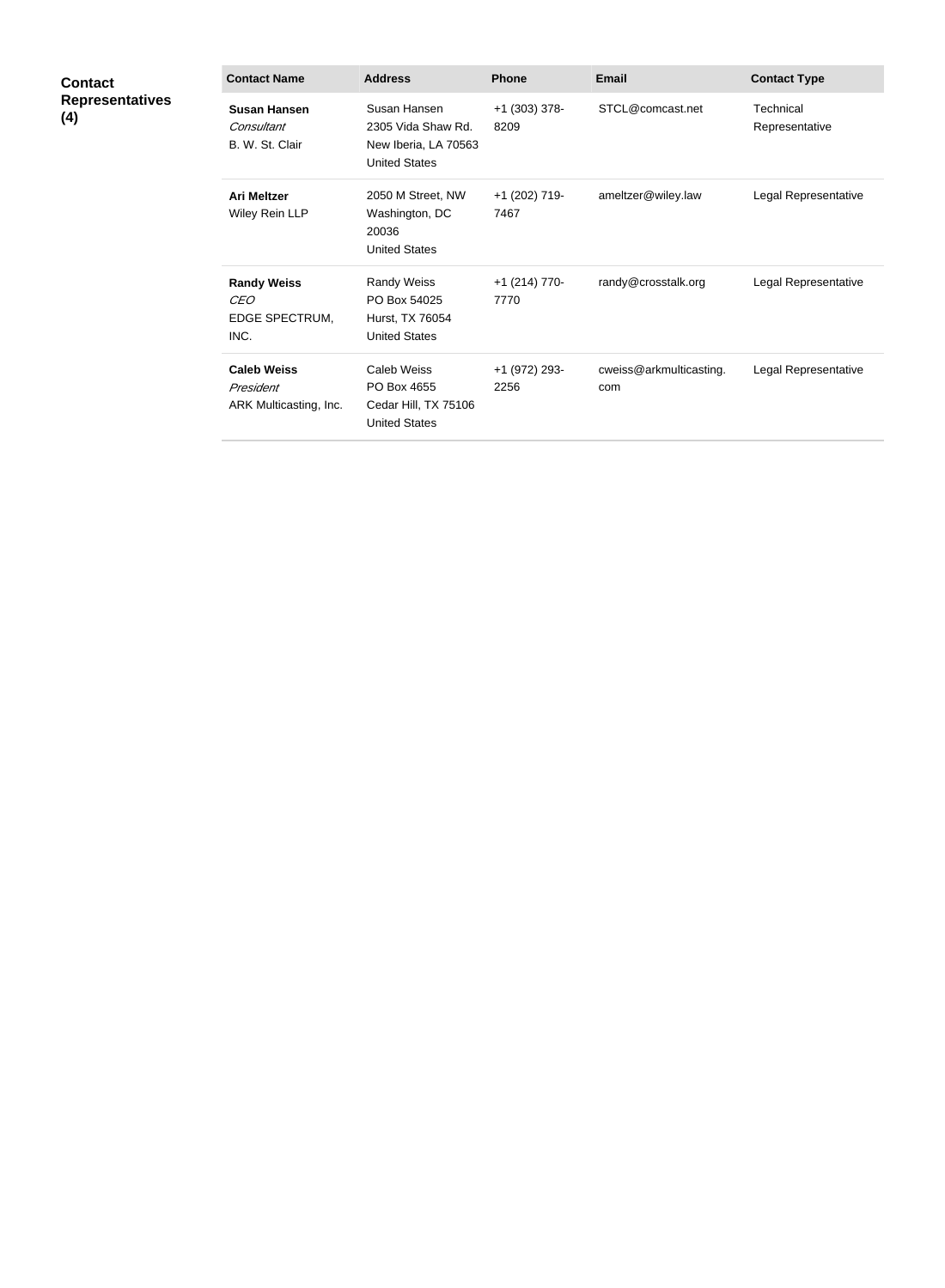| <b>Station Status</b> | Question                        | <b>Response</b> |
|-----------------------|---------------------------------|-----------------|
|                       | <b>Date Station Went Silent</b> | 05/30/2021      |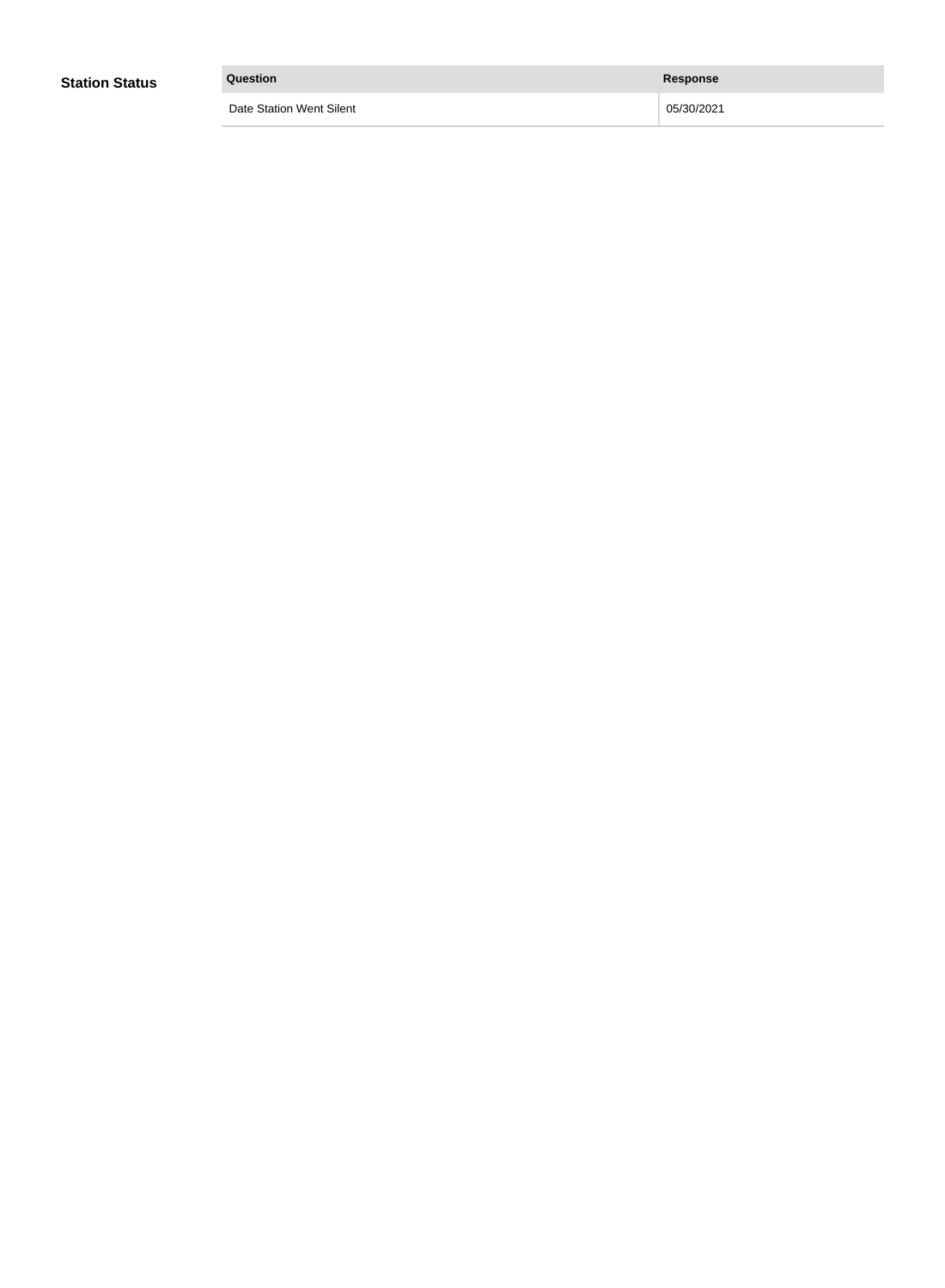| <b>Certification</b> | <b>Section</b>                                    | Question                                                                                                                                                                                                                                                                                                                                                                                                                                                                                                                                                                                                                                                                                                                                                                                                                                                  | <b>Response</b>                                  |  |
|----------------------|---------------------------------------------------|-----------------------------------------------------------------------------------------------------------------------------------------------------------------------------------------------------------------------------------------------------------------------------------------------------------------------------------------------------------------------------------------------------------------------------------------------------------------------------------------------------------------------------------------------------------------------------------------------------------------------------------------------------------------------------------------------------------------------------------------------------------------------------------------------------------------------------------------------------------|--------------------------------------------------|--|
|                      | <b>General Certification</b><br><b>Statements</b> | The Applicant waives any claim to the use of any particular<br>frequency or of the electromagnetic spectrum as against the<br>regulatory power of the United States because of the<br>previous use of the same, whether by authorization or<br>otherwise, and requests an Authorization in accordance with<br>this application (See Section 304 of the Communications Act<br>of 1934, as amended.).                                                                                                                                                                                                                                                                                                                                                                                                                                                       |                                                  |  |
|                      |                                                   | The Applicant certifies that neither the Applicant nor any<br>other party to the application is subject to a denial of Federal<br>benefits pursuant to §5301 of the Anti-Drug Abuse Act of<br>1988, 21 U.S.C. §862, because of a conviction for<br>possession or distribution of a controlled substance. This<br>certification does not apply to applications filed in services<br>exempted under §1.2002(c) of the rules, 47 CFR. See §1.<br>2002(b) of the rules, 47 CFR §1.2002(b), for the definition of<br>"party to the application" as used in this certification §1.2002<br>(c). The Applicant certifies that all statements made in this<br>application and in the exhibits, attachments, or documents<br>incorporated by reference are material, are part of this<br>application, and are true, complete, correct, and made in<br>good faith.   |                                                  |  |
|                      | <b>Authorized Party to Sign</b>                   | <b>FAILURE TO SIGN THIS APPLICATION MAY RESULT IN</b><br>DISMISSAL OF THE APPLICATION AND FORFEITURE<br>OF ANY FEES PAID<br>Upon grant of this application, the Authorization Holder may<br>be subject to certain construction or coverage requirements.<br>Failure to meet the construction or coverage requirements<br>will result in automatic cancellation of the Authorization.<br>Consult appropriate FCC regulations to determine the<br>construction or coverage requirements that apply to the type<br>of Authorization requested in this application.<br>WILLFUL FALSE STATEMENTS MADE ON THIS FORM<br>OR ANY ATTACHMENTS ARE PUNISHABLE BY FINE AND<br>/OR IMPRISONMENT (U.S. Code, Title 18, §1001) AND/OR<br>REVOCATION OF ANY STATION AUTHORIZATION (U.S.<br>Code, Title 47, §312(a)(1)), AND/OR FORFEITURE (U.S.<br>Code, Title 47, §503). |                                                  |  |
|                      |                                                   | I certify that this application includes all required and<br>relevant attachments.                                                                                                                                                                                                                                                                                                                                                                                                                                                                                                                                                                                                                                                                                                                                                                        | Yes                                              |  |
|                      |                                                   | I declare, under penalty of perjury, that I am an authorized<br>representative of the above-named applicant for the<br>Authorization(s) specified above.                                                                                                                                                                                                                                                                                                                                                                                                                                                                                                                                                                                                                                                                                                  | <b>Randall Weiss</b><br><b>CEO</b><br>12/29/2021 |  |
|                      |                                                   |                                                                                                                                                                                                                                                                                                                                                                                                                                                                                                                                                                                                                                                                                                                                                                                                                                                           |                                                  |  |